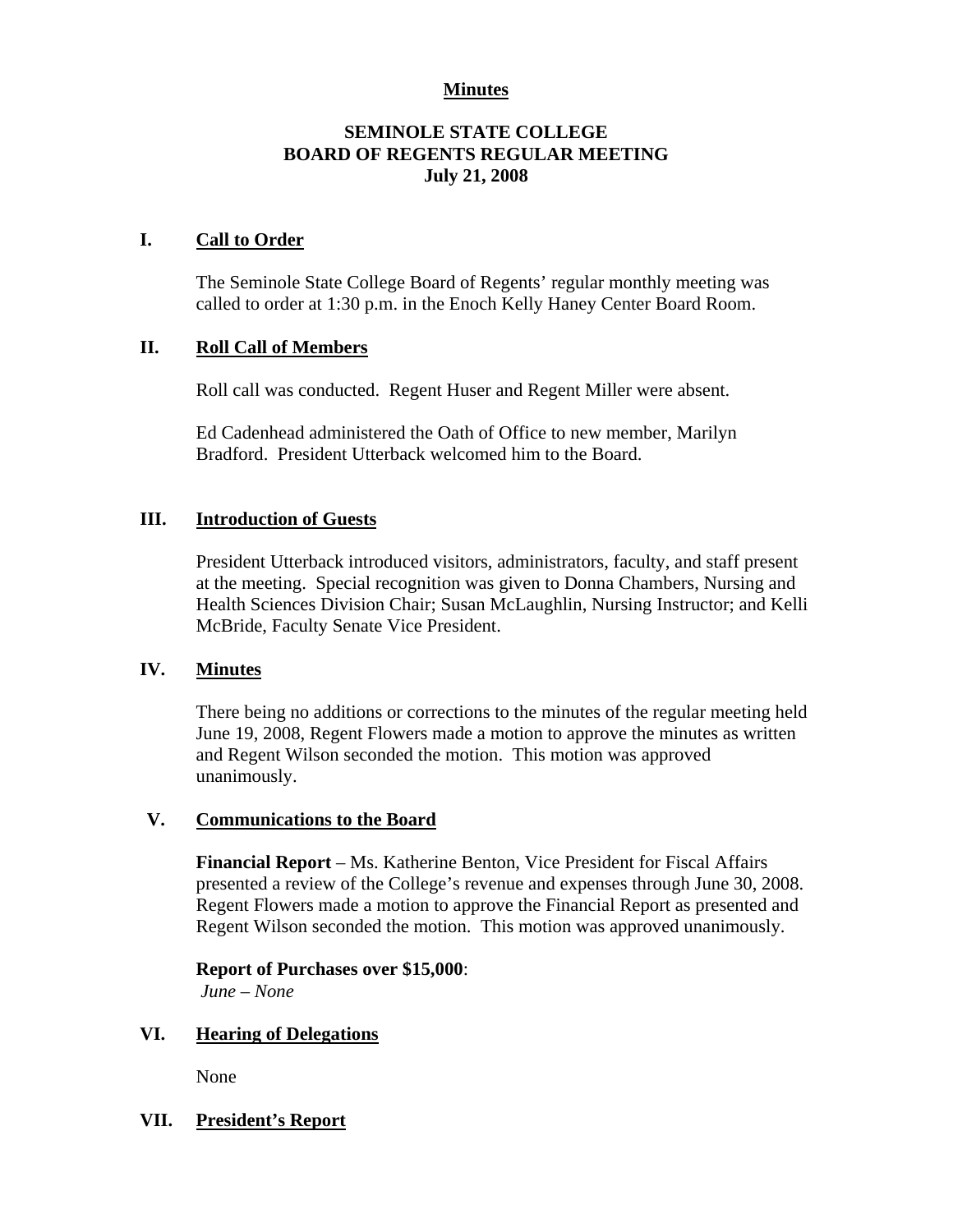Minutes SSC Board of Regents Regular Meeting July 21, 2008 Page 2

President Utterback discussed items under the President's Report and the Business portion of the agenda by utilizing a PowerPoint presentation. (See enclosed copy of the PowerPoint presentation)

*Personnel Update* – President Utterback updated the Board on several personnel changes. New hires included Lorain McKay, Nursing Instructor; Jeff Jordan, Nursing Instructor; and Cheryl Woods, Veterans Upward Bound Director. Mark Dicus, Softball Head Coach resigned and Rusty Beene has asked to be relieved from his duties as Athletic Director and re-assigned as a member of the faculty. Position changes included Dr. Tom Mills, newly appointed Athletic Director; and Kristina McSweeney, newly appointed Softball Head Coach.

*Campus Activities* – President Utterback updated the Board on several campus activities. These were: the Temporary Assistance to Needy Families (TANF) program and the Scholars for Excellence in Childcare Program have been renewed; TRiO summer programs have been held (Claymantion Movie Making Camp and the Talent Search Leadership Camp); Peek Into Engineering Summer Academy will be held on campus from July  $27<sup>th</sup>$  – August 1<sup>st</sup>; the 2008 Summer Global Studies Trip was earlier this summer and included trips to Spain and Italy; Fall In-Service will be held August  $13^{th} - 15^{th}$ ; and the SSC Educational Foundation Coates-Kiesel Invitational will be held Friday, September 5<sup>th</sup>.

*Campus Awards and Recognitions* – President Utterback congratulated Dr. Diana Lynd on the completion of her Doctorate at the University of Oklahoma in Contemporary Issues in American Education. President Utterback also congratulated Yashanda Scruggs and Lana Reynolds for news writing awards they received at the annual Oklahoma College Public Relations Association Conference. Additionally, President Utterback informed the Board that State Representative Ryan Kiesel will be receiving the "Friend of Higher Education" Award from the Higher Education Alumni Council.

*Higher Learning Commission Update* – President Utterback updated the Board on the progress of the Self-Study Steering Committee on the preparations for the accreditation visit in 2009.

#### **VIII. Business**

**Election of Officers**– President Utterback presented the Board with a section of the Board Policy regarding the election of officers. Regent Donaho made a motion to elect the following Regents as officers: Roger Nansel, Chair; Jon Flowers, Vice Chair; Bill Huser, Secretary. Regent Wilson seconded this motion. This motion was approved unanimously.

**Consideration of Recommendation to Hire Dr. Paul Gasparro as Vice President for Academic Affairs** – Chairman Roger Nansel made a recommendation to enter into executive session to discuss the terms of employment of Dr. Paul Gasparro as Vice President for Academic Affairs. Regent Flowers made a motion to enter into executive session and Regent Wilson seconded this motion. This motion was approved unanimously.